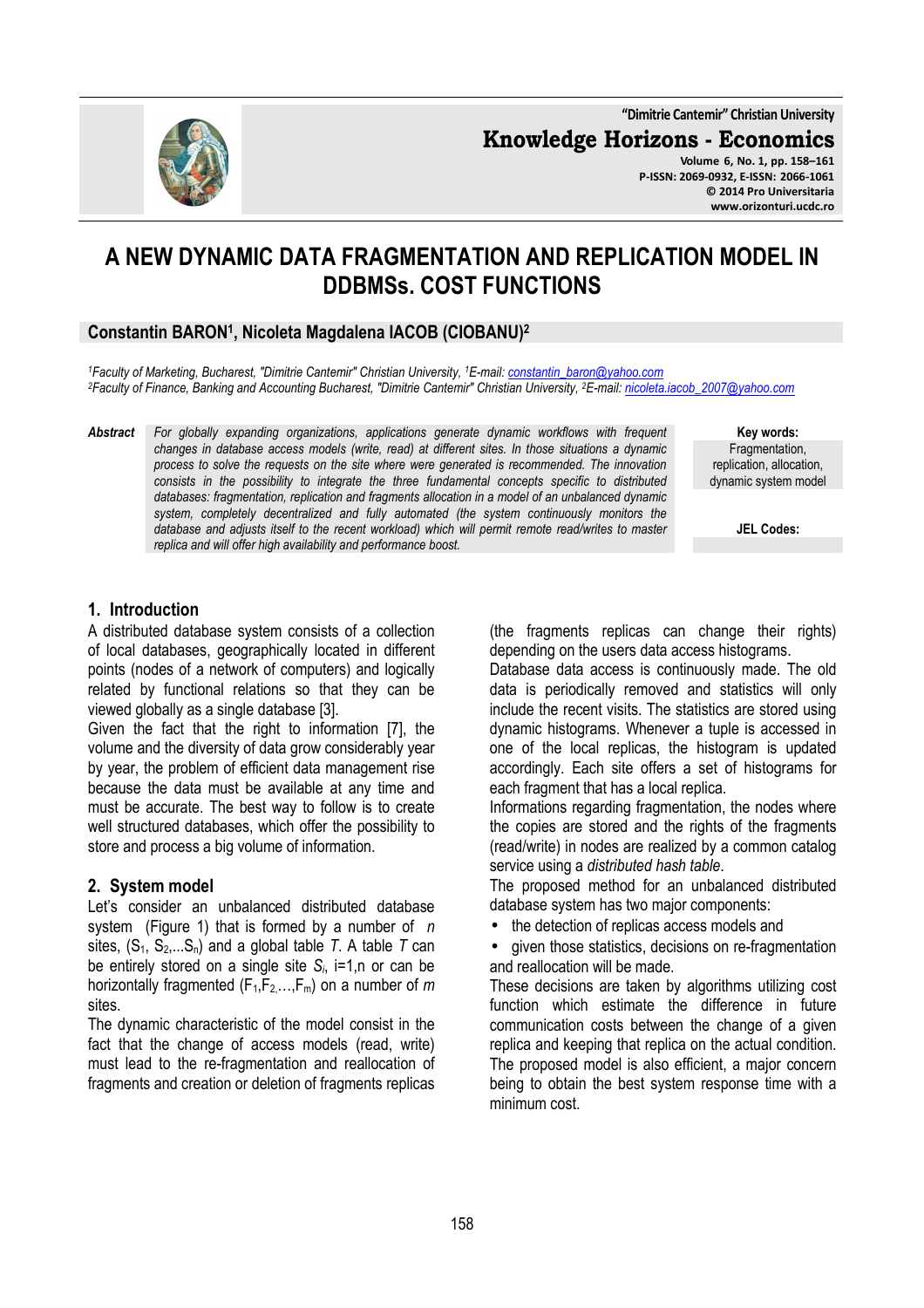#### **Knowledge Horizons - Economics Volume 6, No. 1, pp. 158–161, © 2014 Pro Universitaria**



Figure 1. The distributed database from the proposed system model

#### **2.1. Fragmentation and replication. Cost functions**

The core of the algorithms is the cost functions. The functions estimate the communication cost difference (or utility) between taking a given action (create, delete, split) and keeping the status quo. The basic assumption is that future accesses will resemble recent history as recorded in the access statistics histograms [5].

The basic form of the costs functions are:

$$
Util = \text{Benefit} - \text{Cost} \tag{1}
$$

*Replica creation*: The replication/creation of multiple copies of the same information [4] is justified (in economic terms) only if the fragment allocation cost  $R_i$ at the  $S_i$  site is lower than the remote access accomplished by the k applications from the  $S_i$  site, to the other copies of the fragment from the S<sub>i'</sub> ( $i \neq j$ ) stations.

The cost of the new  $R_i$  replica creation on the  $S_i$  site lies primarily in the fact that the new replica should be updated whenever writable replica is updated, and the second part of the cost consists from the effective transfer and from the replica storage on the new site:

$$
\sum_{k=1}^{p} \sum_{\substack{j=1 \ j \neq j}}^{n} cu_{kij} + cm_{ij} \sum_{\substack{p \ k=1}}^{p} cal_{kij}
$$

i=1,...,m; j=1,...,n; k=1,...,p (2)

p - represents the applications number (the number of fragment users),

- m number of fragments;
- n number of sites;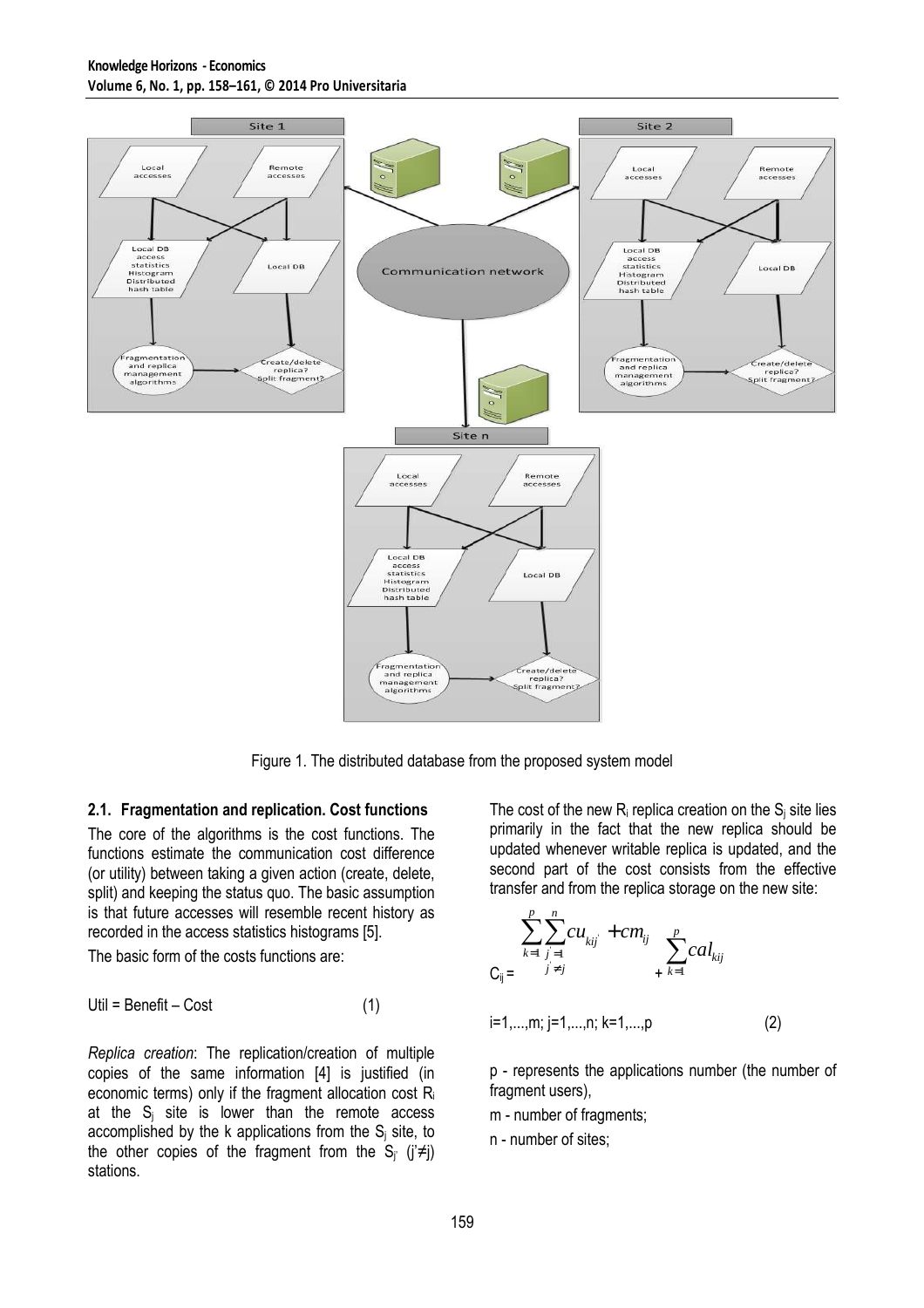cukij' - represents the costs of the update accesses of the  $R_i$  fragment to the  $S_i$  site, made by the k applications from the other  $S_i$  ( $i \neq j$ ) sites;

 $cm_{ii}$  – represents the cost of storing the R<sub>i</sub> fragment on the  $S_i$  site;

 $cal_{kin}$  - represents the local access costs to the R<sub>i</sub> fragment on the  $S_i$  site, made by the k applications  $(cal_{\text{kii}}=0).$ 

The benfit of crating a new  $R_i$  replica on the  $S_i$  site is that the remote reads will become local operations and thus, they don't have network communication cost  $(cc<sub>kii</sub> = 0):$ 

$$
\sum_{B_{ij}}^{p} car_{kij} + \sum_{k=1}^{p} cc_{kij}
$$

$$
i=1,...,m; j=1,...,n; k=1,...,p
$$
 (3)

carkij' - represents the remote access costs made by the k applications from the other  $S_i$  site to the other copies of the R<sub>i</sub> fragment from the S<sub>i'</sub> ( $i \neq j$ ) sites;

cc<sub>kij</sub>-represents the communication cost between sites.

*Replica deletion*: The removal of a replica is justified only if the remote access cost to fragment  $R_i$  from the  $S_i$ site is lower than local access cost, made by the k applications from the  $S_i$  site, to the other copies of the fragment from the  $S_i$  ( $i \neq j$ ) stations.

The cost of a replica deletion  $R_i$  on the local site consist in the fact that accesses from the local site to replica  $R_i$ will become remote accesses and thus have a network communication cost:

$$
\sum_{\substack{c} \subset D_{ij} = k=1}}^{p} cal_{kij} + \sum_{k=1}^{p} cc_{kij}
$$
\n
$$
i=1,...,m; j=1,...,n; k=1,...,p
$$
\n(4)

The benefit of deleting a  $R_i$  replica on the  $S_i$  local site is that the update of master replica do not need to be transmitted to the local site:

$$
\sum_{k=1}^{p} \sum_{j=1}^{n} c u_{kij}
$$
  
BD<sub>ij</sub> =  $\sum_{j \neq j}^{n} c u_{kij}$   
i=1......m; i=1......n; k=1......p (5)

The algorithm [2] must go through each site and should verify for each fragment if the deletion\creation of a new replica (Util  $> 0$ ) is appropriate. In the site selection it will be taken into account the best response time (thus, it will be taken into account the sites load) with the greatest benefit [6]. The result is a utility value that estimates the lowering of communication costs by deleting\creating a new replica.

In the deletion\creation process of a new replica it will be taken into account the available space from the site on which the replica allocation is desired, and also the minimum\maximum number (data will have at least two write replicas) of replicas from the imposed system.

Splitting fragments and migrating master replicas: The re-fragmentation and data allocation algorithm on different nodes from database where are frequently accessed, have the role to minimize the network traffic by identifying parts of a table which must be extracted to form a new fragment and migrate them to a remote site by taking into consideration the number of fragments on a node and their dimensions [1].

The benefit of replica migration (write access replica) from the local site N to remote site N1 consist of the fact that the remote writes will become local operations. The cost will consist of writes at local sites and the cost of migration.

To view the percentage of occupied bandwidth, run the following command on Cisco routers:

show ip flow top-talkers

which generates the following results:

| Srclf | <b>SrcIPaddress</b> | Dstlf   |            | DstlPaddress Pr SrcP DstP | <b>Bytes</b> |
|-------|---------------------|---------|------------|---------------------------|--------------|
| Gi0/2 | 10.1.9.200          | Gi0/0.2 | 10.2.39.10 | 06 1F40 12E4              | 25M          |
| Gi0/2 | 10.1.9.200          | Gi0/0.2 | 10.2.3.25  | 06 1F40 0540              | 25M          |
| Gi0/2 | 10.1.9.200          | Gi0/0.2 | 10.2.2.30  | 06 1F40 05F2 24M          |              |
| Gi0/2 | 10.1.9.200          | Gi0/0.2 | 10.2.38.3  | 06 1F40 067D              | 24M          |
| Gi0/2 | 10.1.9.200          | Gi0/0.2 | 10.2.27.12 | 06 1F40 0C59              | 17M          |
| Gi0/2 | 10.1.9.200          | Gi0/0.2 | 10.2.9.58  | 06 1F40 05C9              | 17M          |
| Gi0/2 | 10.1.9.200          | Gi0/0.2 | 10.2.8.19  | 06 1F40 0656 2876K        |              |
|       |                     |         |            |                           |              |

To view the response time for a location, run the following command:

ping 10.2.2.1

which generates the following results:

Pinging 10.2.2.1 with 32 bytes of data:

Reply from 10.2.2.1: bytes=32 time=18ms TTL=253 Reply from 10.2.2.1: bytes=32 time=19ms TTL=253 Reply from 10.2.2.1: bytes=32 time=19ms TTL=253 Reply from 10.2.2.1: bytes=32 time=19ms TTL=253